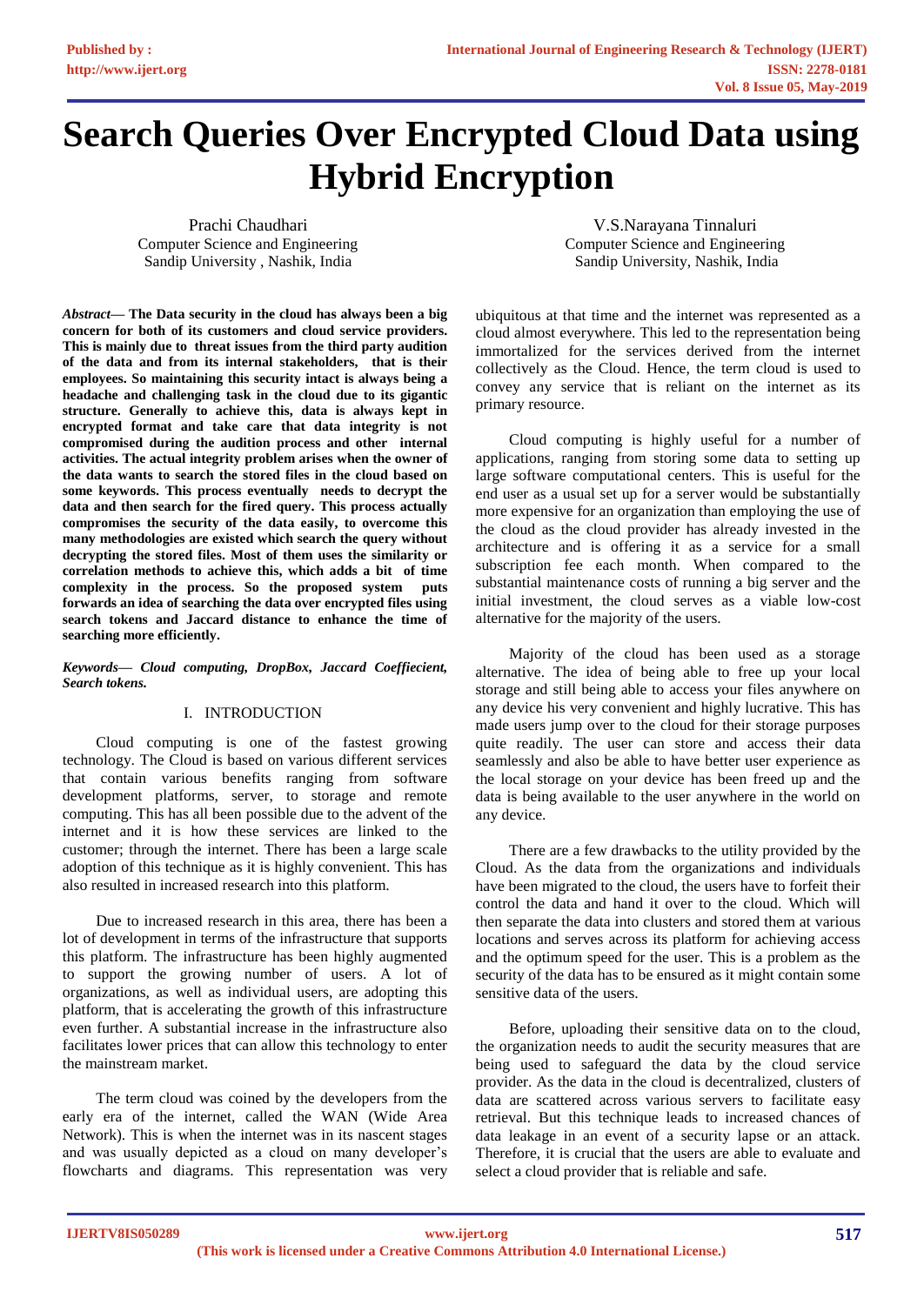To increase the security of the data, there needs to be some kind of user authentication system that needs to be implemented into the cloud to reduce instances of intrusion by an unrelated person. It would also reduce the instances of Data Leakage as having an authentication system would decrease the chances of the data being exposed to unauthorized personnel. This should also be ensured that high-level clearance should not be given to a lower pay grade employee to maintain the chain of command.

The Data could also be encrypted before being uploaded onto the cloud to ensure that the data is completely secure. As the encryption key would be personal and not shared with anyone, even in the event of a data leakage the sensitive data would be secure as it would be encrypted and essentially useless without the private key and would remain scrambled protecting the integrity of the data intact. The cloud service provider would also have their own encryption algorithms that can also be used in conjunction with the private encryption to ensure an even greater degree of security for the sensitive data.

To ensure the safety of the sensitive data and prevent any data leakages, encryption is always been touted as the fail-safe mechanism that can be highly secure and resilient. This is a very useful feature that would protect the data and safeguard it from the intruders and attackers. This is quite an ingenious feature to be implemented to make sure the data uploaded onto the cloud is safe. But this is a redundant feature that reduces the User Experience in favor of the security on the cloud. This reduction in the Quality of Experience is attributed to the fact that Encrypted data cannot be searched over and this is quite a problem for organizations with huge amounts of data.

It is not at all feasible to manually download all the data, decrypt it and sift through the multitude of data to extract the relevant information. This quite a tedious process and almost close to impossible in certain scenarios as they have Petabytes of data to process. To solve this problem various techniques have been researched and tested. The process of searching over encrypted data is highly difficult and there have been some ingenious techniques to achieve this.

Various researchers have utilized the metadata for the purpose of enabling search over the encrypted data, by searching through the metadata. Another popular technique is to utilize various tags that define the data being encrypted, the tags are then used to achieve searching over the actual data which is encrypted, thereby maintaining the security of the data while enabling search over it.

In this paper, section 2 is dedicated for the literature review of past work ,Section 3 describes the details of the developmental procedure of the model. Section 4 evaluates the results through some experiments and finally section 5 concludes this research article with the traces of the future scope.

### II. ITERATURE REVIEW

D. Kamini [1] introduces cloud computing and the benefits it has on the economy of the place. There has been a lot of individuals and organizations that have been adopting this technology readily. This is a cause of concern as uploading the sensitive data on to the cloud needs to be done with the utmost security and it is usually encrypted to prevent data leakage. This is a good practice but it ends up with the data being unsearchable, therefore, the authors have presented a technique for enabling search over encrypted data which supports gram-based search. The only drawback is that it takes an unrealistically large amount of time.

D. Rane expresses the kind of drawbacks are faced while uploading sensitive data on to the cloud. As when the data is being uploaded by the individual or an organization, they forfeit their control over to the cloud when the data is transferred, this should only be done if the cloud is trustworthy. Therefore, the data is encrypted before being uploaded onto the cloud and this is problematic to search the encrypted data [2]. The authors introduce a technique for enabling ranked based search over the encrypted data uploaded on to the cloud while preserving the data.

L. Zhang examines the predominant use of cloud computing and the increase in the infrastructure of this technology. Due to a lot of organizations understanding the convenience of cloud computing, there has been a large scale adoption of this technology. But due to the fact that a public cloud cannot be trusted, the users encrypt their data before uploading, which becomes a nuisance in the long run [3]. Therefore, the authors have implemented a technique for performing a privacy-preserving search over the encrypted data.

Z. Xia elaborates on the topic of cloud computing as there has been a widespread increase in the adoption of cloud technology. This has increased the number of people utilizing various benefits of cloud computing and uploading their data on to the cloud. The data needs to be encrypted to ensure that the sensitive data is protected, but this makes the data unsearchable. The authors have implemented an ingenious technique to perform searches with the help of the KNN algorithm [4]. There are a few issues with the deletion and update mechanisms as they aren't that secure.

M. Shen [5] explains the novelty of a phrase search as it is capable of retrieving the files that contain only that phrase when the query is fired. It is a highly useful method to access various cloud-based IoT devices. Due to the fact that majority of the data stored on the cloud is encrypted, the authors had to develop a technique to enable search on the encrypted data with the help of Privacy-preserving search or P3 for short. The one downside to this technique is the document index that needs to be refreshed after every search to maintain the integrity of the data.

S. Lavnis introduces the realm of cloud computing and the speed at which it has been advancing and generating the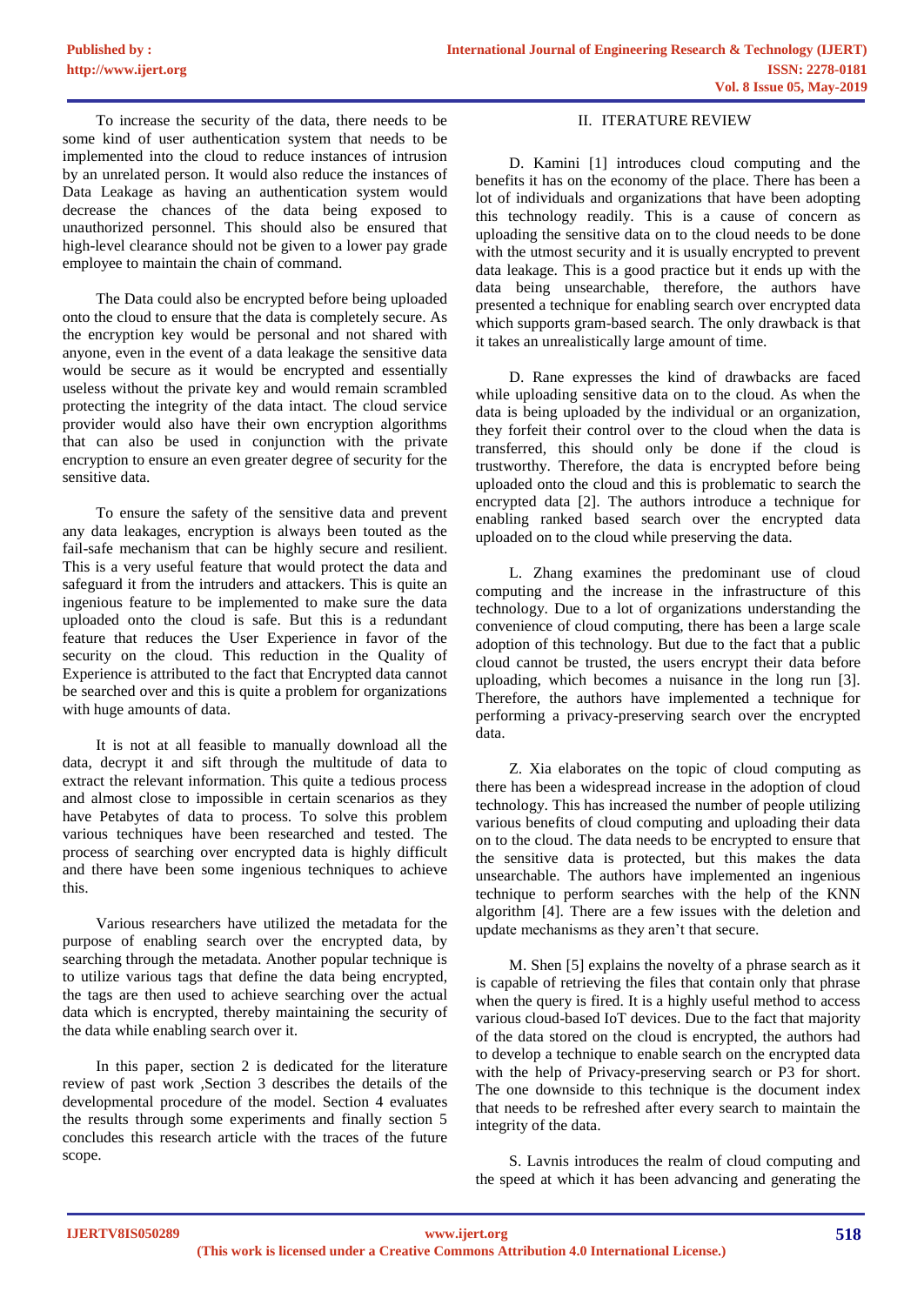infrastructure. There has been significant growth in the number of users opting to store their data on to the cloud. The data has to encrypted to deny any chances of foul play and leakage of any sensitive data. This is problematic as searches cannot be performed on the encrypted data. Therefore, the authors have presented Contextual Oblivious Similaritybased Search – COS2 [6], which helps the system search over the encrypted data. The only drawback is the limited implementation and the lack of any features such as ranking system, multiple keywords, etc.

P. Kale expresses the rise of cloud computing as a ubiquitous and reliable alternative to computing. A lot of individuals and organizations have been taking advantage of this by storing most of their data on to the cloud, including the sensitive data, therefore, it is a common practice to encrypt the data before uploading. This is a hindrance for the search option as it won't be able to search over the encrypted data. To solve the problem, the authors have implemented a technique that allows ranked keyword search over the encrypted data [7]. The major drawback of this technique is that the authors have not utilized any authentication features such as IMEI which will be implemented in the future.

M. Strizhov states that a lot of individuals are utilizing the cloud platform for convenient and ubiquitous storage. This is a concerning situation due to the fact that not all of the cloud servers are trustworthy and there is a need to safeguard the data. The author presents an innovative technique for the encryption of the data such that it can still be searchable. The search mechanism proposed by the author is capable of performing a multi-keyword ranked search over the data stored on an encrypted cloud [8]. The major drawback of this technique is that substrings cannot be used to perform searches which will be implemented in the future along with genetic databases.

P. Pandiaraja [9] explains that there are a lot of problems that are faced when searching for data that is stored on the cloud that is encrypted. As most of the users are highly concerned about the privacy of their data being stored on a public cloud system there is a lack of searchability in the cloud. Therefore, to ameliorate this effect, the authors have proposed an innovative technique that enables search while preserving the privacy of the system. The search is multikeyword and search is achieved without any leakage of data. The major drawback is the use of the Apriori algorithm that has a lot of limitation oversize and computational capacity.

P. Ponnusamyproposes a variety of techniques that can preserve the privacy of the data while allowing it to be searched in a cloud environment. This is highly useful in a public cloud scenario where the incidence of data leakage is pretty high, therefore, sensitive data needs to be encrypted before uploading on to the cloud [10]. The authors have implemented a multi-keyword search on the encrypted data in the cloud. The major drawback of this system is that the system cannot safeguard the queries that can be extracted later.

X. Shiv [11] expresses that the cloud storage is a very uncertain and highly insecure destination of the data and it needs to be safeguarded efficiently and increase its reliability of the system. But this proves to be a challenge as encrypted data cannot be searched or retrieved easily. Therefore, the authors proposed a system based on a fuzzy keyword search for encrypted data on the cloud. The technique is highly efficient, but there are a few drawbacks, such as feasibility issues while performing plaintext in the search operations.

S. Mittal states that the major part of the cloud infrastructure is cloud storage. As the majority of the users in this platform utilize this feature of the cloud. Most of the users also fall into this category, that is the users only utilize the storage features and nothing else on the cloud platform. The most common technique of protecting the data is encrypted as the data is encrypted and uploaded on the cloud. This introduces a new problem as the encrypted data cannot be searched, therefore, the authors present a technique that utilizes a fuzzy based ranked multi-keyword search. One of the drawbacks in this paper is that keywords are not used to widen the focus of the search as well as the lack of syntactic transformations. [12]

A.Jivaneexplains that the preservation of the privacy of the data on the cloud is of the maximum importance as the majority of the organizations utilize the cloud to store their sensitive documents. As encryption is one of the most widely used mechanisms to increase data security, it hampers the search. Therefore, the authors have implemented a technique for the search over encrypted data while preserving its privacy [13]. The only drawback in this technique is the lack of semantics to allow for greater precision in the ranking system.

R. Ma [14] introduces the rising concerns over the growing infrastructure of the cloud computing scenario, especially for its use for storage purposes. As most of the documents stored on the cloud are sensitive in nature, the only viable option is to encrypt the file when it is being uploaded. This hampers the retrieval process negatively, therefore, the authors have designed a framework called EnDAS. The only shortcoming of this technique is that it is specialized for its application on mobile devices and therefore, needs more work for a generalized version with wide support.

P. Sreekumari proposes a framework for the efficient and privacy-preserving technique for the retrieval and multikeyword search over the encrypted data [15]. The authors utilize a fuzzy technique to search the user's private documents without any data leakage whatsoever. There is a need for a system like this as the landscape for cloud computing has been rapidly expanding. The major drawback with this technique is that there are various parameters that have not been considered by the authors, such as, efficiency, verifiability, and security.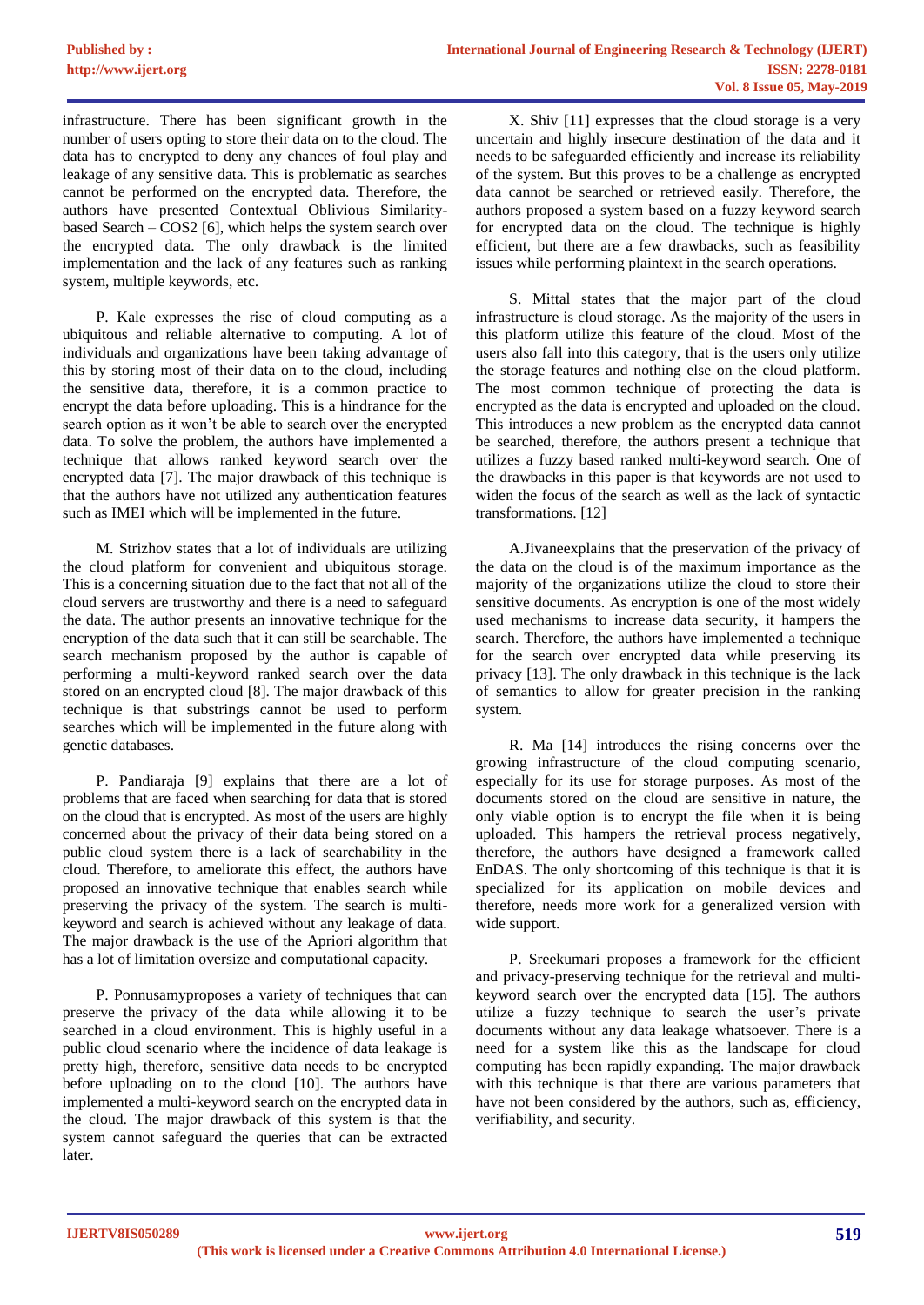#### III PROPOSED METHODOLOGY



Figure 1: Proposed System overview Diagram

The proposed methodology of search over encrypted data is depicted in Figure no1. And it is detailed in the below mentioned steps.

*Step 1: Key generation and Encryption -* This is the very first step of the proposed model, where a user is registered with the developed software by feeding his credentials. After registration is done user is allowed to login into the system to upload the data in the cloud for storage. The model is designed to deal with textual files and once the file is fed, then a key is being generated using the key space entity in Java, and the key is named as KSPEC. As the key is generated, that is then used to encrypt the file using AES scheme. The whole file encrypted and then it is kept aside for uploading to the cloud.

The proposed model deploys the system using the DropBox public cloud. This is done based on the creation of a user account and then integrating the access token of that user account in the developed software.

*Step 2: Index File Generation -* This is very crucial and important step of the proposed model which runs simultaneously with the previous step of key generation and file encryption. Here first the plain text of the input file is read and then it subjected to the process of preprocessing. This processing step involves four steps as described below.

*Special Symbol removal-* The input file plain text is used here to remove all the special symbols except space.

*Tokenization-* Once the special symbols are removed then the string is divided into the words to store in a list.

*Stopword Removal-* The stopwords are the conjunction words in English which hardly adds any semantics to the sentence or the document. So the removal of these stopwords makes the text more lighter for the further processing. Some of the stop words are like is, of , and , the , from , to etc..

*Stemming-* After removal of the stopwords, the plain text is now free from special symbol and conjunction words. Now these words are subjected to bring to their base form by replacing the suffix words in them by the deserved other words. For example, studying becomes study, and also studied becomes study.

*Factor extraction -* Once the preprocessing is over, then this preprocessed textual word is stored in a list. Then these words tend to the form the factor or bucket list. For example a factor for a word " search" can be denoted as [ sea, sear,

searc, search]. Then these factors are encrypted using the AES encryption scheme to concatenate with a space which forms an index for searching. This concatenated string is stored in a factor file, which is being uploaded along with the complete encrypted file of the past step. This process of factor creation can be shown in the below algorithm 1.

#### Algorithm 1: Factor File creation

// Input : Preprocessed List P<sup>L</sup> // Output : Factor File  $F_F$ **Function** : factorFileCreation(**P<sup>L</sup>** ) Step 0: Start Step 1:  $\mathbf{F}_{\text{STR}} = \emptyset$ [F<sub>STR:</sub> Factor String ] Step 2: *for* i=0 **to** size of P<sub>L</sub> Step  $3: W = P_{Li}$ Step 4: *if W length > 3, THEN* Step 5:  $for$   $j=3$  to length of **W** Step 6:  $S_{SUB}$  = Substring \_of\_W (0, j) Step 7:  $S_{SUB=}$  aesEncrypt( $S_{SUB}$ ) Step 8:  $F_{STR=}$  $F_{STR+}$  " $+S_{SUB}$ Step 9: **end** *for* Step 10: **end** *if* Step 11: *ELSE* Step 12:  $W = \text{aesEnergy}(W)$ Step 13:  $F_{\text{STR}=} F_{\text{STR}+}$  " "+W Step 14: **end** *for* Step 15: write **F**<sub>STR</sub> to **F**<sub>F</sub> Step 16: return **FF** 

*Step 3: Searching -* Here the user enters a multiword search query. The complete query is preprocessed and a factor list is created as mentioned in the last step. This factor list is encrypted using the AES encryption scheme to call this as search token or Trap door.

\_\_\_\_\_\_\_\_\_\_\_\_\_\_\_\_\_\_\_\_\_\_\_\_\_\_\_\_\_\_\_\_\_\_\_\_\_\_\_\_\_\_\_

All the file contents of the factor file in DropBox cloud is downloaded and then they are read in a string. These factor file contents are loaded in the double dimension list, which contains the File name and also the factor set of that file.

Search tokens are used to search the matched tokens in the double dimension list using the Jaccard Coefficient. Jaccard Coefficient can be shown in the below mentioned equation 1. The matched token file names are collected and then they are displayed to the user as the output for his fired query.

*J*(*String* 1, *String* 2) =  $\frac{|S1 \cap S2|}{|S1 \cap S2|}$ |1 ∪ 2|

## IV RESULT AND DISCUSSIONS

The proposed model of search over encrypted data in cloud is deployed in real time public cloud such as DropBox. Initially a DropBox account is created and then the access token provided by the public cloud DropBox is integrated with the developed application. The proposed application is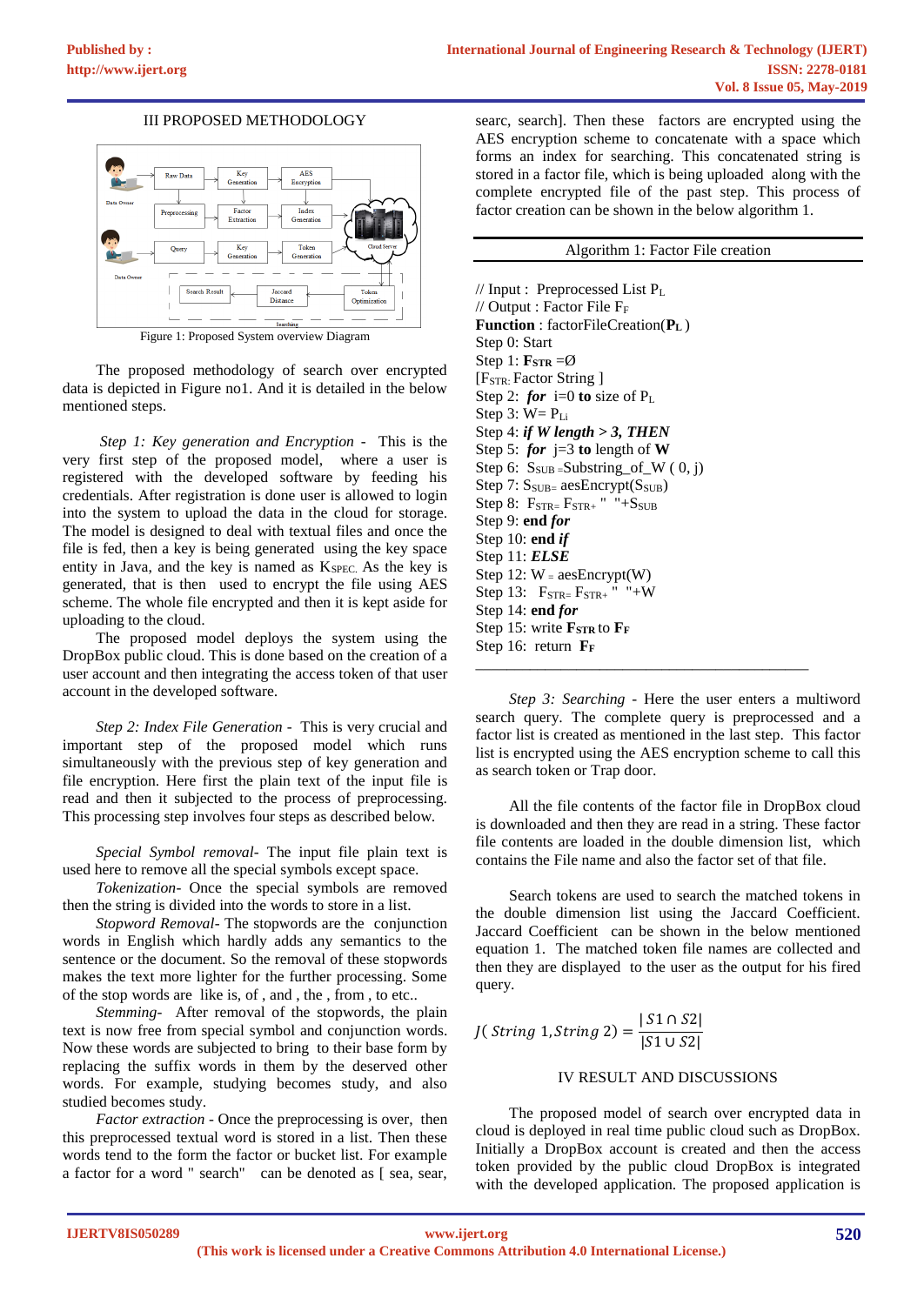developed using a windows machine and Java as the programming language. Machine is equipped with the Core i5 processor and Primary memory of 6GB.

To develop the proposed idea Netbeans is used as the standard IDE along with the Mysql as the database to store the user credentials and search results. Some experiments are conducted to prove the effectiveness of the system as described below.

Precision and Recall- Precision and Recall are considered as the one of the best measuring parameters for the searching techniques. The proposed model is tried for different number of query keywords and recorded the result as shown in Table 1. And when the precision and recall are measured and found that the proposed model provides almost 90.1 % average precision and 98.75% of Average Recall.

As the precision and recall of the proposed model is compared with that of [16] which is working on the basis of K nearest neighbor clustering technique, the proposed model yields better results than that of [16]. This is mainly because in [16] the K nearest neighbor algorithm adds some complexities because of its iterations. Whereas the proposed model searches the files based on the Jaccard Coefficient model, which anyhow takes less complexity and provides better results than that of [16]. The comparison table is tabulated in Table 2.

|                   |             |                               |                       | <b>Precision</b> in<br>$\frac{0}{2}$ | Recall in %   |
|-------------------|-------------|-------------------------------|-----------------------|--------------------------------------|---------------|
| <b>Experiment</b> |             | Relevant File Irrelevant File | <b>Relevant Files</b> | $(A/(A+B))$ <sup>*</sup>             | $(A/(A+C))^*$ |
| No.               | extrated(A) | extracted (B)                 | not extracted (C)     | 100                                  | 100           |
|                   |             |                               |                       |                                      | 100           |
| $\overline{2}$    |             | n                             |                       | 100                                  | 87.5          |
| 3                 | 5           |                               | 0                     | 83.33333333                          | 100           |
| 4                 | 12          |                               | $\Omega$              | 92.30769231                          | 100           |
| 5                 | 10          | $\Omega$                      | 0                     | 100                                  | 100           |
| 6                 | 6           | $\Omega$                      | 0                     | 100                                  | 100           |
|                   |             | n                             | Ω                     | 100                                  | 100           |
| 8                 | 4           |                               | 0                     | 80                                   | 100           |
| 9                 | 6           |                               | 0                     | 85.71428571                          | 100           |
| 10                | 8           |                               |                       | 88.88888889                          | 100           |

Table 1: Precision and Recall experiment Results of the proposed model



Figure 2: Precision and Recall experiment results of the proposed model



Table 2: Comparative Results of Precision and Recall between KNN Search and Jaccard Search



Figure 2: Comparative Results of Precision and Recall, KNN Search V/s Jaccard Search

### V CONCLUSION AND FUTURESCOPE

The Importance of cloud is growing day by day as the data at the user end grows. So storing all the data of the user at the cloud end and retrieve the same on the go is now a day's requirement. But data security at the cloud service provider is always under stake. So to enhance the privacy of the data on searching process by the user himself need to revise. For this many systems have introduced the concept of search over encrypted data. Proposed model also incorporates the concept of search over encrypted data using the Jaccard distance and Trapdoor or Search Token technique on the data stored in the public cloud like DropBox.

The Evaluation of the results clearly indicates that the proposed model's results are better than that of KNN search mentioned in [16] regarding precision and Recall. In the future this system can enhance to handle all kinds of the files like audio, video and images too.

#### **REFERENCES**

- [1] D. Kamini, M. Suresh, and S. Neduncheliyan, "Encrypted Multi-Keyword Ranked Search SupportingGram Based Search International Conference on Information Communication and Embedded System, ICICES 2016.<br>Deepali D. Rane and Dr. V. R. Ghornade. "Multi-User Multi-
- [2] Deepali D.Rane andDr.V.R.Ghorpade, Keyword Privacy Preserving Ranked Based Search Over Encrypted Cloud Data", International Conference on Pervasive Computing (ICPC), 2015.
- [3] Lili Zhang, Yuqing Zhang and Hua Ma, "Privacy-preserving and Dynamic Multi-attribute Conjunctive Keyword Search over Encrypted Cloud Data", IEEE Access, 2018.
- [4] Z. Xia, X. Wang, X. Sun and Q. Wang, "A Secure and Dynamic Multi-Keyword Ranked Search Scheme over Encrypted Cloud Data", IEEE Transactions on Parallel and Distributed Systems, Vol. 27, No. 2, February 2016.